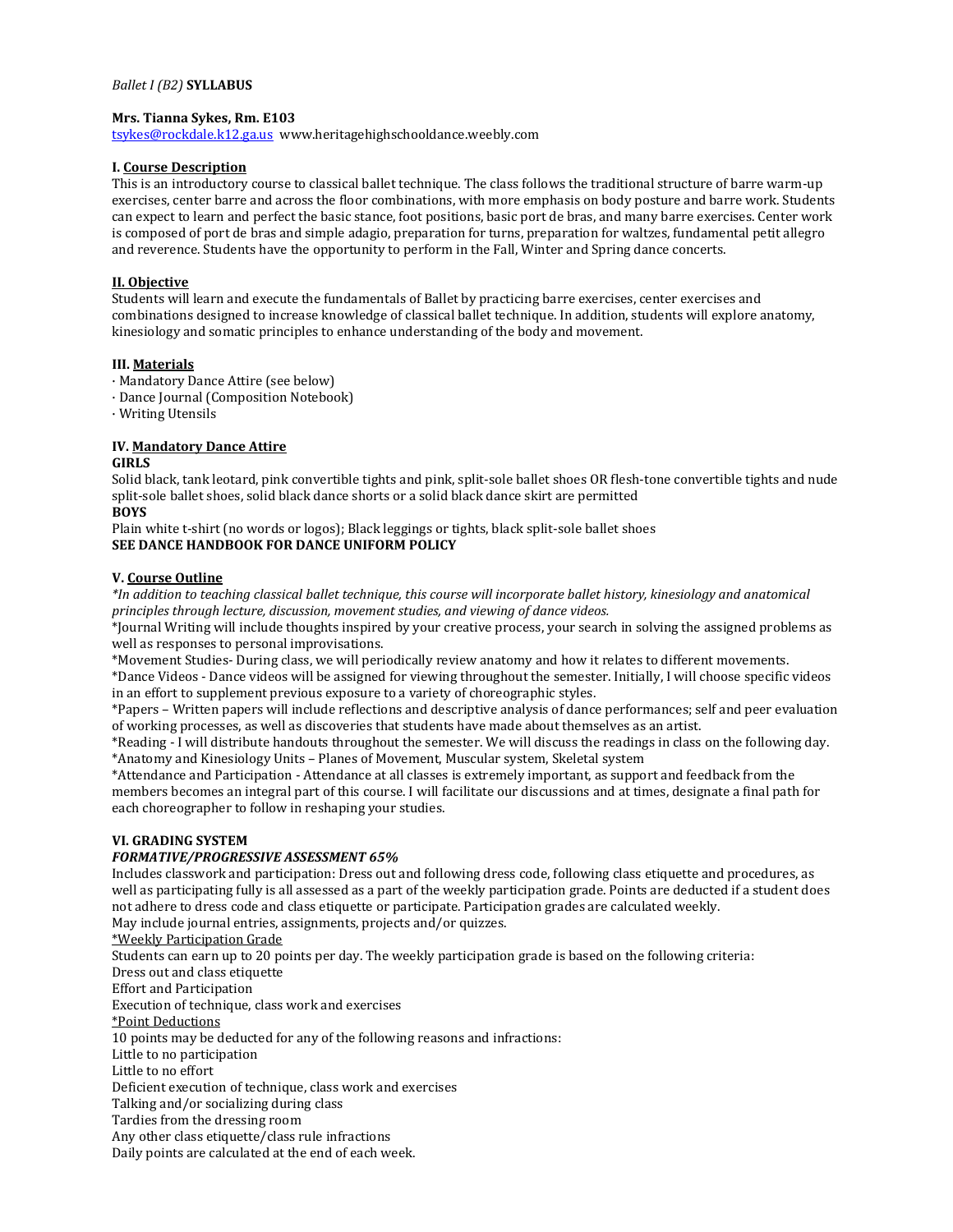\*Journal May be graded every month or quarterly \*Quizzes Students will be quizzed on dance terminology, dance history content and other topics explored in class. Quizzes can be announced or unannounced. \*Projects/Assignments May include written work, oral and/or visual presentations or assignments that require research

# *SUMMATIVE ASSESSMENT 35%*

Includes Technique Assessments and/or Skills Tests Includes Unit Tests (may cover dance terminology, dance history, and other dance theory content) Includes research papers/essays, major assignments or projects, midterm Includes Performances (dance concert performance and tech week)

# *FINAL 10%*

The Winter and Spring concert performances will count as the final exam grade. Students are graded according to a rubric, on performance (technique and artistry), and tech week (rehearsals, professionalism, etc.) In some cases, make-up exams may be given in the form of a written critique and/or essay or project at the discretion of the teacher.

*GRADING SCALE:* A: 90-100%; B: 80-89%; C: 70-79%; F: Below 69%

# *LATE/MAKE-UP WORK POLICY*

ALL projects have deadlines and due dates.

- Late Work -If a project is not turned in on specified due date, 10 points per day will be deducted.
- **Make-up work** will be given a due date and a total number of points to be gained by resubmission. If work is not submitted on due date the original grade will be assigned.
- **Missed Assignments, Quizzes, Rehearsals, Performances and Tests:** Students have 5 calendar days from the assigned date to make up the task if a signed, dated excuse from a doctor or a parent with a valid telephone number is received on the day the student returns to school**. For missed performances, student must complete an alternative research assignment.**

Exceptions: Signed, dated excuse from a doctor or a parent with a valid telephone number **on the following day.** Must have clear communication with parent about extenuating circumstances.

### **Standardized Tests**

Rockdale County Public Schools has developed content area standardized pre and post tests to determine if the content knowledge was acquired during the course of the semester.

### **VII. Classroom Expectations:**

1. Be prepared and on time for class.

2. Come to class every day with dance attire, your journal and writing utensils.

3. You will always dance in my "dance" class, so please do not think you will work on other material during class. Put your best foot forward and you will succeed.

4. Please do not ask to borrow costumes to use for dance attire or when out of dress code.

5. No jewelry is to be worn in dance class. It is required that your hair be tied up and back, in a bun or **secured** ponytail. No hair in face.

6. If a student has an injury that persists for more than two (2) days, a doctor's note should be obtained and presented to the teacher.

7. All Dancers should carry Deodorant, Wipes, Hair Elastics (girls), and Bobby Pins (girls).

### **A. Classroom Procedures**

1. Come to class every day quietly with dance attire and writing utensils.

2. You will have 5 minutes to dress. During those five minutes, you should be dressing out in dance attire and using the rest room if necessary. Dismissal to the restroom after dress out period will be limited. This 5-minute period is not to be used to socialize in the dressing rooms. After you get dressed, immediately return to the dance studio for class.

3. Begin warming up on your own until Mrs. Sykes finishes her attendance.

4. If a student is sick and the student chooses to be in school, the student may sit out and write a summary from a dance article and an Observation paper (1 page in length) and/or make-up assignment given by the teacher. Sitting out will severely affect your grade since you are not physically active in class. Non-dressed & tardy (more than 30 minutes) individuals are expected to watch and write down class exercises, as well as complete an Observation paper and/or make-up assignment. Students are expected to turn papers into Mrs. Sykes at the end of class. Papers will be evaluated for content and quality of work.